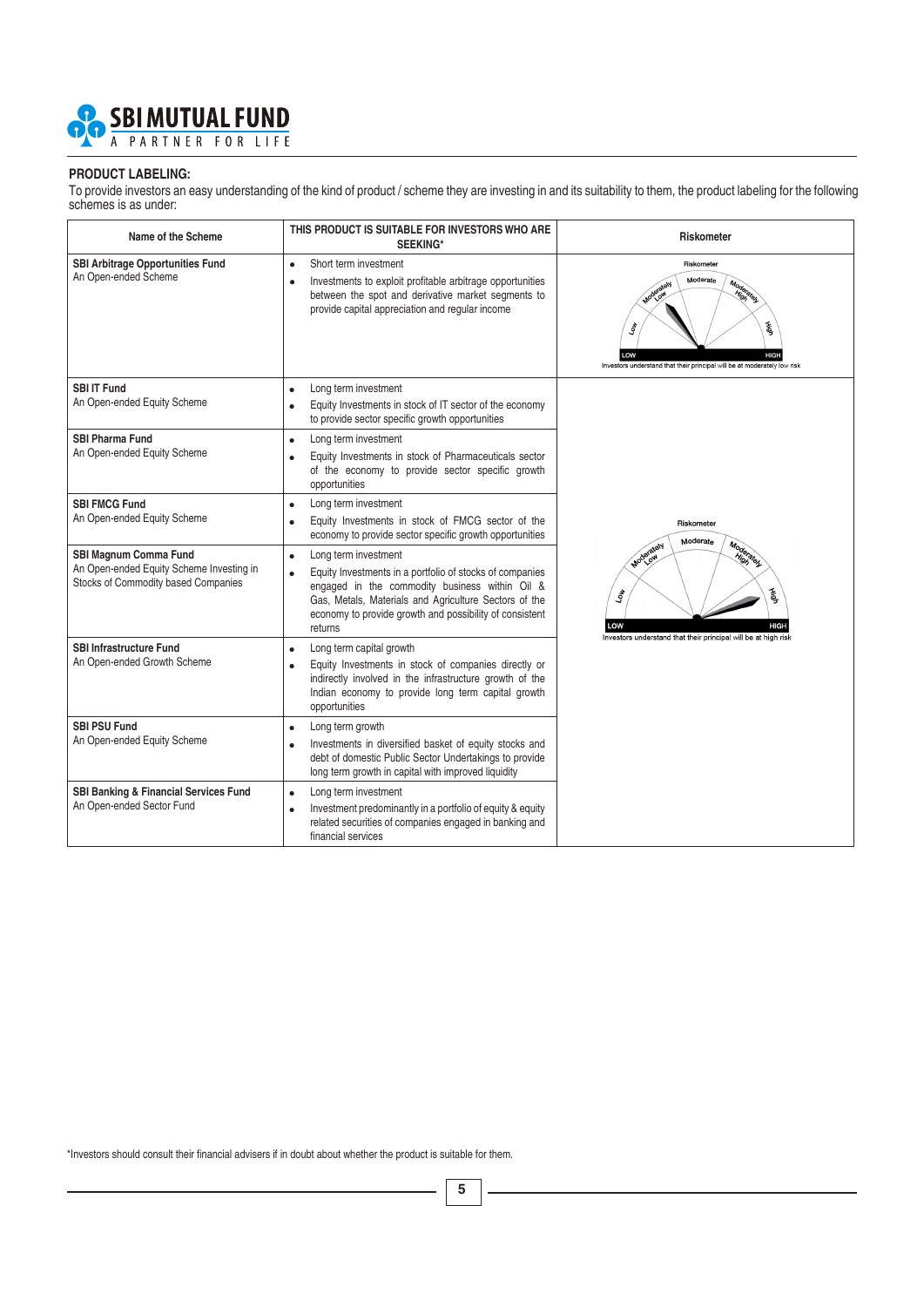## **Key Information Memorandum**

| Name of the Scheme                                                                       | THIS PRODUCT IS SUITABLE FOR INVESTORS WHO ARE<br><b>SEEKING*</b>                                                                                                                                                                                                              | Riskometer                                                                                                               |
|------------------------------------------------------------------------------------------|--------------------------------------------------------------------------------------------------------------------------------------------------------------------------------------------------------------------------------------------------------------------------------|--------------------------------------------------------------------------------------------------------------------------|
| <b>SBI Magnum Balanced Fund</b><br>An Open-ended Balanced Scheme                         | Long term capital appreciation<br>$\bullet$<br>Investment in a mix of debt and equity through stocks<br>$\bullet$<br>of high growth companies and relatively safe portfolio of<br>debt to provide both long term capital appreciation and<br>liquidity                         |                                                                                                                          |
| <b>SBI Nifty Index Fund</b><br>An Open-ended Index Scheme                                | Long term investment<br>$\bullet$<br>Passive Investment in stocks comprising the CNX Nifty<br>$\bullet$<br>Index in the same proportion as in the index to achieve<br>returns equivalent to the Total returns Index of CNX<br>Nifty Index                                      |                                                                                                                          |
| <b>SBI Magnum Equity Fund</b><br>An Open-ended Equity Scheme                             | Long term capital appreciation<br>$\bullet$<br>Investments in high growth companies along with the<br>$\bullet$<br>liquidity of an open-ended scheme through investments<br>primarily in equities                                                                              |                                                                                                                          |
| <b>SBI Magnum Multiplier Fund</b><br>An Open-ended Equity Scheme                         | Long term capital appreciation<br>$\bullet$<br>Investments in diversified portfolio of equities of high<br>$\bullet$<br>growth companies to provide a blend of long term capital<br>appreciation and liquidity                                                                 |                                                                                                                          |
| <b>SBI Magnum Global Fund</b><br>An Open-ended Growth Scheme                             | Long term growth opportunity<br>$\bullet$<br>Investments in Indian equities, PCDs and FCDs from<br>$\bullet$<br>selected industries with high growth potential to provide<br>investors maximum growth opportunity                                                              |                                                                                                                          |
| <b>SBI Magnum Midcap Fund</b><br>An Open-ended Growth Scheme                             | Long term capital appreciation<br>$\bullet$<br>Investment predominantly in a well diversified equity<br>$\bullet$<br>stocks of Midcap companies                                                                                                                                |                                                                                                                          |
| <b>SBI Magnum Taxgain Scheme</b><br>An Open-ended Equity Linked Savings Scheme<br>(ELSS) | Long term investment<br>$\bullet$<br>Investment in a portfolio of equity shares, while offering<br>$\bullet$<br>deduction under section 80C of the Income-tax Act,<br>1961                                                                                                     | Riskometer<br>Moderate<br>Moderately<br>Moderately                                                                       |
| <b>SBI Contra Fund</b><br>An Open-ended Equity Scheme                                    | Long term investment<br>$\bullet$<br>Equity Investments in contrarian stocks which are<br>$\bullet$<br>currently out of favour in the market to provide maximum<br>growth opportunities                                                                                        | 蓄<br>$\tau_{\rm opt}$<br><b>HIGH</b><br>LOW<br>Investors understand that their principal will be at moderately high risk |
| <b>SBI Emerging Businesses Fund</b><br>An Open-ended Equity Scheme                       | Long term investment<br>$\bullet$<br>Investments in companies that are considered emergent<br>$\bullet$<br>and have export orientation / outsourcing opportunities<br>or are globally competitive to participate in growth<br>potential of Indian businesses                   |                                                                                                                          |
| <b>SBI Magnum Multicap Fund</b><br>An Open-ended Growth Scheme                           | Long term investment<br>٠<br>Investment in diversified basket of equity stocks<br>$\bullet$<br>spanning the entire market capitalization spectrum to<br>provide both long term growth opportunities and liquidity                                                              |                                                                                                                          |
| <b>SBI Bluechip Fund</b><br>An Open-ended Growth Scheme                                  | Long term capital growth<br>$\bullet$<br>Investment in equity shares of companies whose market<br>$\bullet$<br>capitalization is atleast equal to or more than the least<br>market capitalized stock of S&P BSE 100 index to<br>provide long term capital growth opportunities |                                                                                                                          |
| <b>SBI Small &amp; Midcap Fund</b><br>An Open-ended Equity Scheme                        | Long term capital appreciation<br>$\bullet$<br>Investment in a diversified portfolio of equity and equity<br>$\bullet$<br>related securities of predominantly small & midcap<br>companies                                                                                      |                                                                                                                          |
| <b>SBI Equity Savings Fund</b><br>An Open-ended Equity Scheme                            | Regular income & Capital appreciation.<br>$\bullet$<br>To generate income by investing in arbitrage<br>$\bullet$<br>opportunities in the cash and derivatives segment of<br>the equity market, and capital appreciation through a<br>moderate exposure in equity.              |                                                                                                                          |

\*Investors should consult their financial advisers if in doubt about whether the product is suitable for them.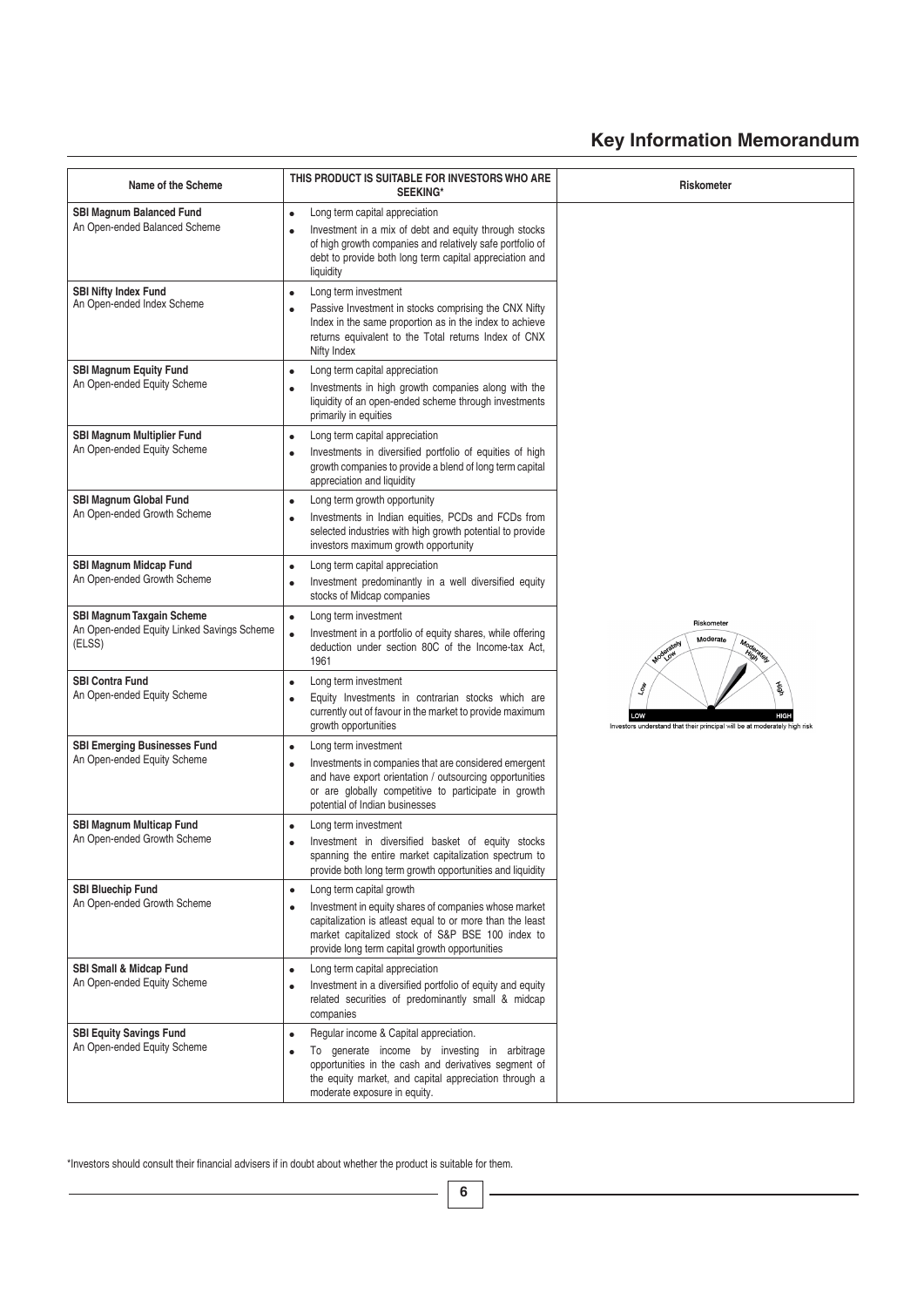| <b>OC SBIMUTUAL FUND</b> |                                                                                           | APPLICATION NO. |
|--------------------------|-------------------------------------------------------------------------------------------|-----------------|
|                          | <b>COMMON APPLICATION FORM FOR EQUITY ORIENTED SCHEMES (Please fill in BLOCK Letters)</b> |                 |

 $\perp$ 

 $\overline{\phantom{a}}$  $\overline{\phantom{a}}$  $\overline{\phantom{a}}$  $\overline{\phantom{a}}$  $\overline{\phantom{a}}$ 

 $\overline{\phantom{a}}$  $\overline{\phantom{a}}$  $\perp$  $\overline{\phantom{a}}$  $\overline{\phantom{a}}$  $\overline{\phantom{a}}$  $\overline{\phantom{a}}$  $\vert$  $\overline{\phantom{a}}$  $\overline{\phantom{a}}$  $\mathbf{I}$  $\overline{\phantom{a}}$  $\vert$  $\overline{\phantom{a}}$  $\overline{\phantom{a}}$  $\overline{\phantom{a}}$  $\overline{\phantom{a}}$  $\overline{\phantom{a}}$  $\overline{\phantom{a}}$  $\overline{\phantom{a}}$  $\overline{\phantom{a}}$  $\overline{\phantom{a}}$  $\begin{array}{c} \hline \end{array}$  $\begin{array}{c} \hline \end{array}$  $\overline{\phantom{a}}$  $\overline{\phantom{a}}$  $\overline{\phantom{a}}$  $\overline{\phantom{a}}$  $\overline{\phantom{a}}$  $\overline{\phantom{a}}$  $\overline{\phantom{a}}$  $\begin{array}{c} \hline \end{array}$  $\overline{\phantom{a}}$  $\overline{\phantom{a}}$  $\overline{\phantom{a}}$  $\overline{\phantom{a}}$  $\overline{\phantom{a}}$  $\overline{\phantom{a}}$  $\overline{\phantom{a}}$  $\overline{\phantom{a}}$  $\overline{\phantom{a}}$ Ť  $\mathsf I$ 

✄

 $\overline{\phantom{a}}$  $\overline{\phantom{a}}$  $\begin{array}{c} \hline \end{array}$  $\overline{\phantom{a}}$ Ξ  $\begin{array}{c} \hline \end{array}$ 

 $\overline{\phantom{a}}$  $\overline{\phantom{a}}$  $\overline{\phantom{a}}$  $\overline{1}$  $\mathbf{I}$  $\overline{\phantom{a}}$  $\overline{\phantom{a}}$ 

**S-2810/15**

| <b>ARN &amp; Name of Distributor</b>                                                                                                                                                                                                                                                                                                                                                                                                                                                                                                                                            | <b>Branch Code</b><br>(only for SBG)            | Sub-Broker ARN Code Sub-Broker Code                                |                                              | <b>EUIN*</b><br>(Employee Unique Identification Number)                                                                                | Reference No.               |  |  |  |  |  |  |  |
|---------------------------------------------------------------------------------------------------------------------------------------------------------------------------------------------------------------------------------------------------------------------------------------------------------------------------------------------------------------------------------------------------------------------------------------------------------------------------------------------------------------------------------------------------------------------------------|-------------------------------------------------|--------------------------------------------------------------------|----------------------------------------------|----------------------------------------------------------------------------------------------------------------------------------------|-----------------------------|--|--|--|--|--|--|--|
| 48012                                                                                                                                                                                                                                                                                                                                                                                                                                                                                                                                                                           |                                                 |                                                                    |                                              | E053085                                                                                                                                |                             |  |  |  |  |  |  |  |
| ((p)) Declaration for "execution-only" transaction (only where EUIN box is left blank) (Refer Instruction 1<br>* I/We hereby confirm that the EUIN box has been intentionally left blank by me/us as this is an "execution-only" transaction without any interaction or advice by the employee/relationship manager/sales person of the above<br>distributor or notwithstanding the advice of in-appropriateness, if any, provided by the employee/relationship manager/sales person of the distributor and the distributor has not charged any advisory fees on this transacti |                                                 |                                                                    |                                              |                                                                                                                                        |                             |  |  |  |  |  |  |  |
|                                                                                                                                                                                                                                                                                                                                                                                                                                                                                                                                                                                 |                                                 |                                                                    |                                              |                                                                                                                                        |                             |  |  |  |  |  |  |  |
|                                                                                                                                                                                                                                                                                                                                                                                                                                                                                                                                                                                 |                                                 |                                                                    |                                              |                                                                                                                                        |                             |  |  |  |  |  |  |  |
| SIGNATURE(S)                                                                                                                                                                                                                                                                                                                                                                                                                                                                                                                                                                    |                                                 |                                                                    |                                              |                                                                                                                                        |                             |  |  |  |  |  |  |  |
|                                                                                                                                                                                                                                                                                                                                                                                                                                                                                                                                                                                 | 1st Applicant / Guardian / Authorised Signatory | 2nd Applicant / Authorised Signatory                               |                                              | 3rd Applicant / Authorised Signatory                                                                                                   |                             |  |  |  |  |  |  |  |
| Upfront commission shall be paid directly by the investor to the AMFI registered Distributors based on the investors' assessment of various factors including the service rendered by the distributor<br>TRANSACTION CHARGES FOR APPLICATIONS THROUGH DISTRIBUTORS/AGENTS ONLY (SEE NOTE 16)                                                                                                                                                                                                                                                                                    |                                                 |                                                                    |                                              |                                                                                                                                        |                             |  |  |  |  |  |  |  |
| In case the subscription amount is Rs. 10,000/- or more and if your Distributor has opted to receive Transaction Charges, Rs. 150 (for first time mutual fund investor) or Rs. 100/- (for<br>investor other than first time mutual fund investor) will be deducted from the subscription amount and paid to the distributor. Units will be issued against the balance amount invested.                                                                                                                                                                                          |                                                 |                                                                    |                                              |                                                                                                                                        |                             |  |  |  |  |  |  |  |
| <b>1. PARTICULARS OF FIRST APPLICANT</b>                                                                                                                                                                                                                                                                                                                                                                                                                                                                                                                                        |                                                 |                                                                    |                                              |                                                                                                                                        | (SEE NOTE 1)                |  |  |  |  |  |  |  |
| I confirm that I am a First time investor across Mutual Funds                                                                                                                                                                                                                                                                                                                                                                                                                                                                                                                   |                                                 |                                                                    |                                              | I confirm that I am an existing investor in Mutual Funds<br>(For Exisiting unitholders: Please mention your Folio number, Name and PAN |                             |  |  |  |  |  |  |  |
| <b>EXISTING FOLIO NO.</b>                                                                                                                                                                                                                                                                                                                                                                                                                                                                                                                                                       |                                                 |                                                                    |                                              | details and then proceed to Investment and Payment details-8)                                                                          |                             |  |  |  |  |  |  |  |
| Name<br>(Mr./Ms./M/s.)                                                                                                                                                                                                                                                                                                                                                                                                                                                                                                                                                          |                                                 |                                                                    |                                              |                                                                                                                                        |                             |  |  |  |  |  |  |  |
| Gender<br>  Male<br>Female                                                                                                                                                                                                                                                                                                                                                                                                                                                                                                                                                      | Other (Third Gender)                            | Date of Birth                                                      |                                              |                                                                                                                                        |                             |  |  |  |  |  |  |  |
| <b>Father's Name</b>                                                                                                                                                                                                                                                                                                                                                                                                                                                                                                                                                            |                                                 |                                                                    |                                              |                                                                                                                                        |                             |  |  |  |  |  |  |  |
| <b>Spouse's Name</b>                                                                                                                                                                                                                                                                                                                                                                                                                                                                                                                                                            |                                                 |                                                                    |                                              |                                                                                                                                        |                             |  |  |  |  |  |  |  |
| Name of Guardian / Name of Contact Person                                                                                                                                                                                                                                                                                                                                                                                                                                                                                                                                       |                                                 |                                                                    |                                              |                                                                                                                                        |                             |  |  |  |  |  |  |  |
| (in case of Minor)<br>Relationship of Guardian in case of Minor [Please mandatorily enclose the document evidencing the relationship of Minor with Guardian (See Note 1 h)]                                                                                                                                                                                                                                                                                                                                                                                                     | (in case of Institutional Investor)             |                                                                    |                                              | Father<br>Mother                                                                                                                       | Legal Guardian              |  |  |  |  |  |  |  |
| (In case of Minor, please fill the following details of Guardian)                                                                                                                                                                                                                                                                                                                                                                                                                                                                                                               |                                                 |                                                                    |                                              |                                                                                                                                        |                             |  |  |  |  |  |  |  |
| Email ID                                                                                                                                                                                                                                                                                                                                                                                                                                                                                                                                                                        |                                                 |                                                                    |                                              |                                                                                                                                        |                             |  |  |  |  |  |  |  |
| Mobile No.                                                                                                                                                                                                                                                                                                                                                                                                                                                                                                                                                                      |                                                 |                                                                    |                                              |                                                                                                                                        |                             |  |  |  |  |  |  |  |
| County Code<br>Please register your E-mail address & Mobile number to get alerts & communication via E-mail & SMS.                                                                                                                                                                                                                                                                                                                                                                                                                                                              |                                                 |                                                                    |                                              |                                                                                                                                        |                             |  |  |  |  |  |  |  |
| Telephone (O)                                                                                                                                                                                                                                                                                                                                                                                                                                                                                                                                                                   |                                                 |                                                                    |                                              |                                                                                                                                        |                             |  |  |  |  |  |  |  |
| County Code                                                                                                                                                                                                                                                                                                                                                                                                                                                                                                                                                                     |                                                 |                                                                    | <b>Mandatory Enclosures</b>                  | $\Box$ PAN Proof                                                                                                                       | KYC Acknowledgement         |  |  |  |  |  |  |  |
| Telephone (R)                                                                                                                                                                                                                                                                                                                                                                                                                                                                                                                                                                   |                                                 |                                                                    |                                              |                                                                                                                                        |                             |  |  |  |  |  |  |  |
| County Code<br>Type of address given at KRA                                                                                                                                                                                                                                                                                                                                                                                                                                                                                                                                     | Residential                                     | Business                                                           |                                              | <b>Registered Office</b>                                                                                                               |                             |  |  |  |  |  |  |  |
| Address of tax residence would be taken as available in KRA database. In case of any change, please approach KRA & notify the changes.                                                                                                                                                                                                                                                                                                                                                                                                                                          |                                                 |                                                                    |                                              |                                                                                                                                        |                             |  |  |  |  |  |  |  |
| <b>PAN</b>                                                                                                                                                                                                                                                                                                                                                                                                                                                                                                                                                                      |                                                 |                                                                    | Type of Identification Document given at KRA | PAN Exempt KYC Ref no (PEKRN for Micro investments) -                                                                                  |                             |  |  |  |  |  |  |  |
| AADHAAR No                                                                                                                                                                                                                                                                                                                                                                                                                                                                                                                                                                      |                                                 |                                                                    | Identification Document No.                  |                                                                                                                                        |                             |  |  |  |  |  |  |  |
|                                                                                                                                                                                                                                                                                                                                                                                                                                                                                                                                                                                 |                                                 |                                                                    | Document Issuing Country                     |                                                                                                                                        |                             |  |  |  |  |  |  |  |
| Occupation<br>Professional<br>(Please $(\checkmark)$ )<br>Retired                                                                                                                                                                                                                                                                                                                                                                                                                                                                                                               | <b>Business</b><br>Student<br>Housewife         | Government Service   Private Sector Service<br><b>Forex Dealer</b> | <b>Public Sector Service</b><br>Doctor       | Agriculturist<br>Others [Please specify]                                                                                               |                             |  |  |  |  |  |  |  |
| Gross Annual Income in Rs. (Please tick (√)):                                                                                                                                                                                                                                                                                                                                                                                                                                                                                                                                   | Below 1 Lac                                     | $\vert$ 1-5 Lacs                                                   | $\vert$ 5-10 Lacs<br>$10-25$ Lacs            | $\Box$ > 1 Cr.<br>$25$ Lacs - 1 Cr.                                                                                                    | <b>OR</b>                   |  |  |  |  |  |  |  |
|                                                                                                                                                                                                                                                                                                                                                                                                                                                                                                                                                                                 |                                                 |                                                                    | as of (date)<br>D<br>M                       |                                                                                                                                        |                             |  |  |  |  |  |  |  |
| Networth in Rs._                                                                                                                                                                                                                                                                                                                                                                                                                                                                                                                                                                |                                                 |                                                                    |                                              |                                                                                                                                        |                             |  |  |  |  |  |  |  |
| <b>Politically Exposed Person [PEP]:   Yes</b><br>For Non-individuals: Is the entity involved / providing any of the following services                                                                                                                                                                                                                                                                                                                                                                                                                                         | No                                              | Related to PEP<br>  Yes                                            | $\vert$   No                                 |                                                                                                                                        |                             |  |  |  |  |  |  |  |
| - For Foreign Exchange / Money Changer Services                                                                                                                                                                                                                                                                                                                                                                                                                                                                                                                                 | Yes                                             | No                                                                 |                                              | - Gaming / Gambling / Lottery Services (e.g. Casinos, Betting Syndicates)                                                              | ∣ I Yes<br>  No             |  |  |  |  |  |  |  |
| - Money Lending / Pawning                                                                                                                                                                                                                                                                                                                                                                                                                                                                                                                                                       | Yes                                             | No                                                                 |                                              |                                                                                                                                        |                             |  |  |  |  |  |  |  |
| <b>NOTE:</b> Non-individual applicants should mandatorily fill Annexure - I alongwith this form.<br>2. PARTICULARS OF SECOND APPLICANT                                                                                                                                                                                                                                                                                                                                                                                                                                          |                                                 |                                                                    |                                              |                                                                                                                                        | <b>(SEE NOTE 1 &amp; 2)</b> |  |  |  |  |  |  |  |
| Name                                                                                                                                                                                                                                                                                                                                                                                                                                                                                                                                                                            |                                                 |                                                                    |                                              |                                                                                                                                        |                             |  |  |  |  |  |  |  |
| Mr./Ms./M/s.                                                                                                                                                                                                                                                                                                                                                                                                                                                                                                                                                                    |                                                 |                                                                    |                                              |                                                                                                                                        |                             |  |  |  |  |  |  |  |
| Gender<br>Male<br>Female                                                                                                                                                                                                                                                                                                                                                                                                                                                                                                                                                        | Other (Third Gender)                            | Date of Birth                                                      |                                              |                                                                                                                                        |                             |  |  |  |  |  |  |  |
| <b>Father's Name</b>                                                                                                                                                                                                                                                                                                                                                                                                                                                                                                                                                            |                                                 |                                                                    |                                              |                                                                                                                                        |                             |  |  |  |  |  |  |  |
| <b>Spouse's Name</b>                                                                                                                                                                                                                                                                                                                                                                                                                                                                                                                                                            |                                                 |                                                                    |                                              |                                                                                                                                        |                             |  |  |  |  |  |  |  |
| Type of address given at KRA<br>Address of tax residence would be taken as available in KRA database. In case of any change, please approach KRA & notify the changes.                                                                                                                                                                                                                                                                                                                                                                                                          | Residential                                     | <b>Business</b>                                                    |                                              | <b>Registered Office</b>                                                                                                               |                             |  |  |  |  |  |  |  |
|                                                                                                                                                                                                                                                                                                                                                                                                                                                                                                                                                                                 |                                                 |                                                                    |                                              | Investors subscribing to the scheme through SIP must complete Registration cum Mandate form compulsorily alongwith application form    |                             |  |  |  |  |  |  |  |
| <b>SBI MUTUAL FUND Sponsor:</b> State Bank of India<br>A PARTNER FOR LIFE <b>Investment Manager: SBI</b> Funds Management Pvt. Ltd.<br>(A Joint Venture between SBI & AMUNDI)                                                                                                                                                                                                                                                                                                                                                                                                   |                                                 | <b>TEAR HERE</b>                                                   | <b>ACKNOWLEDGEMENT SLIP</b>                  | ⋙<br>APPLICATION NO.                                                                                                                   |                             |  |  |  |  |  |  |  |
| (To be filled in by the First applicant/Authorized Signatory):<br>Received from:                                                                                                                                                                                                                                                                                                                                                                                                                                                                                                |                                                 | To be filled in by the Investor                                    |                                              |                                                                                                                                        | Signature,                  |  |  |  |  |  |  |  |
| Plan $(\checkmark)$<br><b>Scheme Name</b>                                                                                                                                                                                                                                                                                                                                                                                                                                                                                                                                       | Option $(\checkmark)$                           |                                                                    |                                              |                                                                                                                                        | Date &                      |  |  |  |  |  |  |  |
|                                                                                                                                                                                                                                                                                                                                                                                                                                                                                                                                                                                 |                                                 | Dividend Facility(√)                                               | Cheque/DD Amount (Rs.)                       | <b>Bank and Branch</b><br>Cheque / DD No. & Date                                                                                       | Stamp                       |  |  |  |  |  |  |  |

Attachments *All purchases are subject to realisation of cheque / demand draft*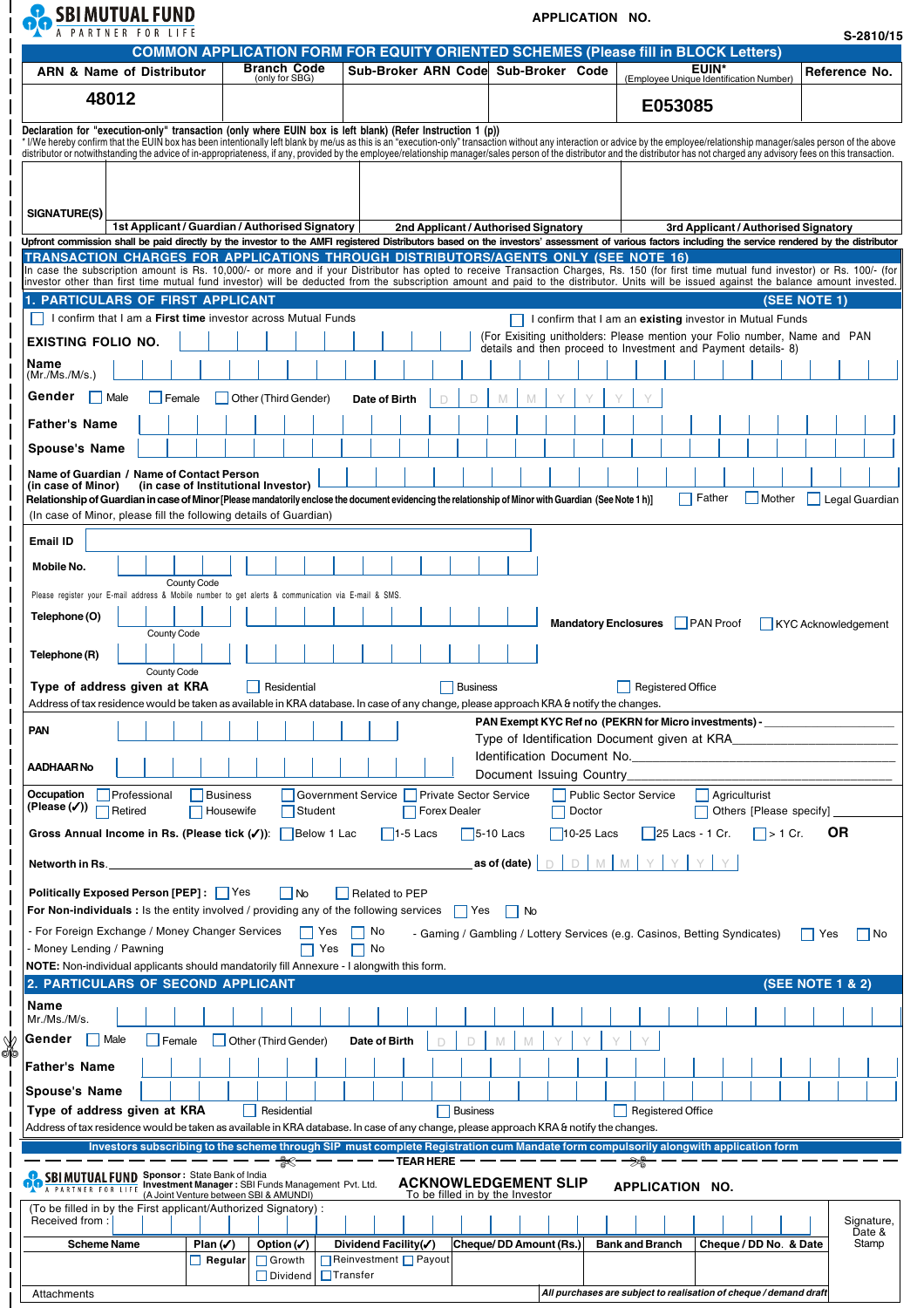|                                                                                                                                                                                                                                                     | Mandatory Enclosures PAN Proof KYC Acknowledgement                            |                                    |
|-----------------------------------------------------------------------------------------------------------------------------------------------------------------------------------------------------------------------------------------------------|-------------------------------------------------------------------------------|------------------------------------|
| <b>PAN</b>                                                                                                                                                                                                                                          |                                                                               |                                    |
|                                                                                                                                                                                                                                                     | PAN Exempt KYC Ref no (PEKRN for Micro investments) -                         |                                    |
| AADHAAR No                                                                                                                                                                                                                                          | Identification Document No.                                                   |                                    |
|                                                                                                                                                                                                                                                     | Document Issuing Country                                                      |                                    |
| Occupation<br>Government Service   Private Sector Service<br>Professional<br>Business                                                                                                                                                               | <b>Public Sector Service</b>                                                  | Agriculturist                      |
| (Please $(\checkmark)$ )<br>Retired<br>Forex Dealer<br>Housewife<br>Student                                                                                                                                                                         | Doctor                                                                        | Others [Please specify]            |
| Gross Annual Income in Rs. (Please tick (√)):<br>Below 1 Lac<br>$\vert$ 1-5 Lacs<br>$\mathbf{L}$                                                                                                                                                    | 5-10 Lacs<br>$\vert$ 10-25 Lacs<br>$\vert$ 25 Lacs - 1 Cr.                    | ΟR<br>$\vert \ \vert$ > 1 Cr.      |
|                                                                                                                                                                                                                                                     |                                                                               |                                    |
| <b>Networth in Rs.</b> The contract of the contract of the contract of the contract of the contract of the contract of the contract of the contract of the contract of the contract of the contract of the contract of the contract                 | D M M Y Y<br>$\Box$<br>as of (date) $\vert$                                   |                                    |
| <b>Politically Exposed Person [PEP]:   Yes</b><br>$\overline{\phantom{a}}$ No<br>Related to PEP                                                                                                                                                     |                                                                               |                                    |
| <b>3. PARTICULARS OF THIRD APPLICANT</b>                                                                                                                                                                                                            |                                                                               | <b>(SEE NOTE 1 &amp; 2)</b>        |
|                                                                                                                                                                                                                                                     |                                                                               |                                    |
| Name                                                                                                                                                                                                                                                |                                                                               |                                    |
| Mr./Ms./M/s.                                                                                                                                                                                                                                        |                                                                               |                                    |
| Gender<br>  Male<br>Other (Third Gender)<br>Female<br>Date of Birth<br>D                                                                                                                                                                            | M                                                                             |                                    |
| <b>Father's Name</b>                                                                                                                                                                                                                                |                                                                               |                                    |
|                                                                                                                                                                                                                                                     |                                                                               |                                    |
| <b>Spouse's Name</b>                                                                                                                                                                                                                                |                                                                               |                                    |
| Type of address given at KRA<br>Residential<br><b>Business</b>                                                                                                                                                                                      | Registered Office                                                             |                                    |
| Address of tax residence would be taken as available in KRA database. In case of any change, please approach KRA & notify the changes.                                                                                                              |                                                                               |                                    |
|                                                                                                                                                                                                                                                     | Mandatory Enclosures     PAN Proof                                            | KYC Acknowledgement                |
| PAN                                                                                                                                                                                                                                                 | PAN Exempt KYC Ref no (PEKRN for Micro investments) -                         |                                    |
| AADHAAR No                                                                                                                                                                                                                                          | Type of Identification Document given at KRA<br>Identification Document No.   |                                    |
|                                                                                                                                                                                                                                                     | Document Issuing Country                                                      |                                    |
| Occupation<br>Government Service   Private Sector Service<br>Professional<br>Business                                                                                                                                                               | Public Sector Service                                                         | Agriculturist                      |
| (Please $(\checkmark)$ )<br>Retired<br>Housewife<br>Student<br><b>Forex Dealer</b>                                                                                                                                                                  | Doctor                                                                        | Others [Please specify]            |
|                                                                                                                                                                                                                                                     |                                                                               |                                    |
| Gross Annual Income in Rs. (Please tick (/)): Below 1 Lac<br>$\Box$ 1-5 Lacs<br>$\Box$ 5-10 Lacs                                                                                                                                                    | $\vert$ 10-25 Lacs<br>  25 Lacs - 1 Cr.                                       | <b>OR</b><br>$\vert \vert$ > 1 Cr. |
| Networth in Rs.                                                                                                                                                                                                                                     | $D$ M M<br>Y<br>D<br>as of (date)                                             |                                    |
| <b>Politically Exposed Person [PEP]:</b> Yes<br>l INo<br>Related to PEP                                                                                                                                                                             |                                                                               |                                    |
| 4. FATCA & CRS RELATED INFORMATION (Only for Individuals/Propriator)                                                                                                                                                                                |                                                                               |                                    |
| <b>DETAILS OF FIRST APPLICANT</b>                                                                                                                                                                                                                   |                                                                               |                                    |
|                                                                                                                                                                                                                                                     |                                                                               |                                    |
|                                                                                                                                                                                                                                                     |                                                                               |                                    |
| Country of Birth                                                                                                                                                                                                                                    | <b>Place of Birth Place of Birth Alberta Community Community Community</b>    |                                    |
| <b>Nationality</b>                                                                                                                                                                                                                                  |                                                                               |                                    |
| Are you a tax resident of any country other than India? $\Box$ Yes $\Box$ No                                                                                                                                                                        |                                                                               |                                    |
| If Yes, please indicate all countries in which you are resident for tax purposes and the associated Tax Identification Numbers below:                                                                                                               |                                                                               |                                    |
| Country                                                                                                                                                                                                                                             | Tax Payer Identification Number*                                              | <b>Identification Type</b>         |
| (also include USA, where the individual is a citizen/ green card holder of USA)                                                                                                                                                                     |                                                                               | (TIN or Other, please specify)     |
|                                                                                                                                                                                                                                                     |                                                                               |                                    |
|                                                                                                                                                                                                                                                     |                                                                               |                                    |
|                                                                                                                                                                                                                                                     |                                                                               |                                    |
| * It is mandatory to supply a TIN or functional equivalent if the country in which you are tax resident issues such identifiers. If no TIN is yet available or has not yet been issued,                                                             |                                                                               |                                    |
| please provide an explanation and attach this to the form.                                                                                                                                                                                          |                                                                               |                                    |
| (Please attach additional sheets if necessary and mention all countries in which applicant is a tax resident & provide relevant details)<br>DETAILS OF SECOND APPLICANT                                                                             |                                                                               |                                    |
|                                                                                                                                                                                                                                                     |                                                                               |                                    |
| Country of Birth                                                                                                                                                                                                                                    | Place of Birth <b>Exercise 2018</b>                                           |                                    |
| <b>Nationality</b>                                                                                                                                                                                                                                  |                                                                               |                                    |
|                                                                                                                                                                                                                                                     |                                                                               |                                    |
| Are you a tax resident of any country other than India? $\Box$ Yes<br>$\vert$ No                                                                                                                                                                    |                                                                               |                                    |
| If Yes, please indicate all countries in which you are resident for tax purposes and the associated Tax Reference Numbers below:                                                                                                                    |                                                                               |                                    |
| Country                                                                                                                                                                                                                                             | <b>Tax Payer Identification Number</b>                                        | <b>Identification Type</b>         |
| (also include USA, where the individual is a citizen/ green card holder of USA)                                                                                                                                                                     |                                                                               | (TIN or Other, please specify)     |
|                                                                                                                                                                                                                                                     |                                                                               |                                    |
|                                                                                                                                                                                                                                                     |                                                                               |                                    |
|                                                                                                                                                                                                                                                     |                                                                               |                                    |
| It is mandatory to supply a TIN or functional equivalent if the country in which you are tax resident issues such identifiers. If no TIN is yet available or has not yet been issued,<br>please provide an explanation and attach this to the form. |                                                                               |                                    |
| (Please attach additional sheets if necessary and mention all countries in which applicant is a tax resident & provide relevant details)                                                                                                            |                                                                               |                                    |
|                                                                                                                                                                                                                                                     |                                                                               |                                    |
|                                                                                                                                                                                                                                                     | — TEAR HERE — — — — — — — — — — — — — — — — —                                 |                                    |
| Any communication in connection with this application should be addressed to the Registrar or the Invesment Manager                                                                                                                                 |                                                                               |                                    |
| Investment Manager:                                                                                                                                                                                                                                 | Registrar:                                                                    |                                    |
| SBI Funds Management Pvt. Ltd.                                                                                                                                                                                                                      | Computer Age Management Services Pvt. Ltd.,                                   |                                    |
| (A Joint Venture between SBI & AMUNDI)<br>9th Floor, Crescenzo, C-38 & 39,                                                                                                                                                                          | SEBI Registration No.: INR000002813)                                          |                                    |
| G Block, Bandra Kurla Complex,<br>Bandra (East), Mumbai - 400 051                                                                                                                                                                                   | Rayala Towers, 158, Anna Salai, Chennai - 600 002<br>Tel: 044 - 28881101 / 36 |                                    |

Website: www.camsonline.com

| G Block. Bandra Kuria Comblex.    |
|-----------------------------------|
| Bandra (East), Mumbai – 400 051   |
| Tel: 022- 61793511                |
| Email: customer.delight@sbimf.com |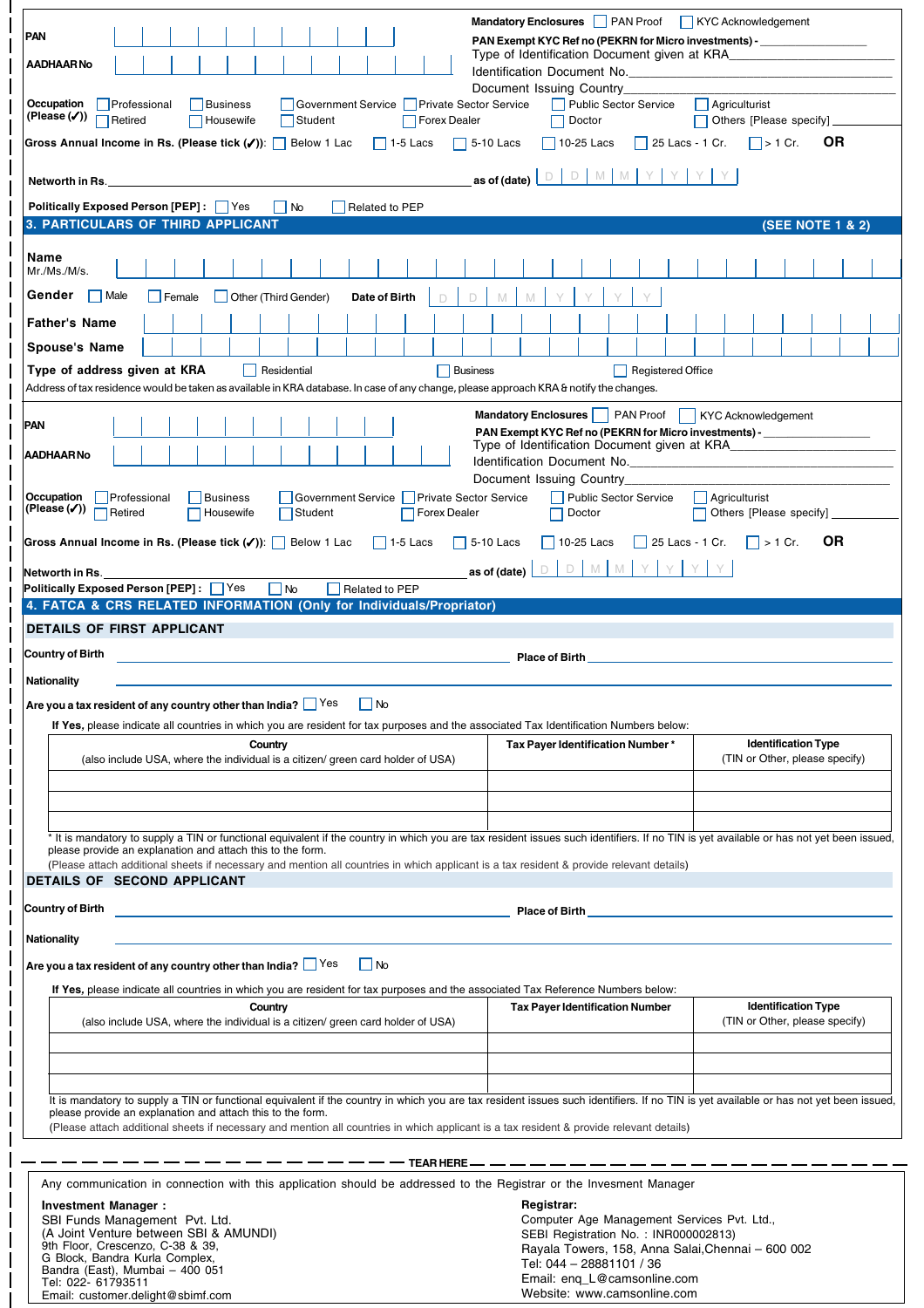| <b>DETAILS OF THIRD APPLICANT</b>                                                                                                                                                                      |  |                                                                                               |              |            |                                           |                                |                   |  |                                                                     |  |                       |                                         |            |            |                  |            |               |                                                                                                                     |  |  |
|--------------------------------------------------------------------------------------------------------------------------------------------------------------------------------------------------------|--|-----------------------------------------------------------------------------------------------|--------------|------------|-------------------------------------------|--------------------------------|-------------------|--|---------------------------------------------------------------------|--|-----------------------|-----------------------------------------|------------|------------|------------------|------------|---------------|---------------------------------------------------------------------------------------------------------------------|--|--|
| Country of Birth                                                                                                                                                                                       |  |                                                                                               |              |            |                                           |                                |                   |  |                                                                     |  | <b>Place of Birth</b> |                                         |            |            |                  |            |               |                                                                                                                     |  |  |
| Nationality                                                                                                                                                                                            |  |                                                                                               |              |            |                                           |                                |                   |  |                                                                     |  |                       |                                         |            |            |                  |            |               |                                                                                                                     |  |  |
| Are you a tax resident of any country other than India? $\Box$ Yes<br>If Yes, please indicate all countries in which you are resident for tax purposes and the associated Tax Reference Numbers below: |  |                                                                                               |              |            |                                           |                                | $\blacksquare$ No |  |                                                                     |  |                       |                                         |            |            |                  |            |               |                                                                                                                     |  |  |
|                                                                                                                                                                                                        |  | (also include USA, where the individual is a citizen/ green card holder of USA)               |              | Country    |                                           |                                |                   |  |                                                                     |  |                       | <b>Tax Payer Identification Number</b>  |            |            |                  |            |               | <b>Identification Type</b><br>(TIN or Other, please specify)                                                        |  |  |
|                                                                                                                                                                                                        |  |                                                                                               |              |            |                                           |                                |                   |  |                                                                     |  |                       |                                         |            |            |                  |            |               |                                                                                                                     |  |  |
|                                                                                                                                                                                                        |  |                                                                                               |              |            |                                           |                                |                   |  |                                                                     |  |                       |                                         |            |            |                  |            |               |                                                                                                                     |  |  |
|                                                                                                                                                                                                        |  |                                                                                               |              |            |                                           |                                |                   |  |                                                                     |  |                       |                                         |            |            |                  |            |               |                                                                                                                     |  |  |
| It is mandatory to supply a TIN or functional equivalent if the country in which you are tax resident issues such identifiers. If no TIN is yet available or has not yet been issued,                  |  |                                                                                               |              |            |                                           |                                |                   |  |                                                                     |  |                       |                                         |            |            |                  |            |               |                                                                                                                     |  |  |
| please provide an explanation and attach this to the form.<br>(Please attach additional sheets if necessary and mention all countries in which applicant is a tax resident & provide relevant details) |  |                                                                                               |              |            |                                           |                                |                   |  |                                                                     |  |                       |                                         |            |            |                  |            |               |                                                                                                                     |  |  |
| 5. GENERAL INFORMATION - Please (√) wherever applicable                                                                                                                                                |  |                                                                                               |              |            |                                           |                                |                   |  |                                                                     |  |                       |                                         |            |            |                  |            |               | (SEE NOTE 1 m & n)                                                                                                  |  |  |
|                                                                                                                                                                                                        |  |                                                                                               |              |            | Tax Status (Please (√))                   |                                |                   |  |                                                                     |  |                       |                                         |            |            |                  |            |               | Mode of Holding (V)                                                                                                 |  |  |
| Resident Individual                                                                                                                                                                                    |  |                                                                                               |              |            | Sole-Proprietor                           |                                |                   |  | Government Body                                                     |  |                       |                                         |            | <b>NGO</b> |                  |            | $\Box$ Single |                                                                                                                     |  |  |
| Resident Minor (through Guardian)                                                                                                                                                                      |  |                                                                                               |              |            |                                           | <b>Public Limited Company</b>  |                   |  | Society                                                             |  |                       |                                         |            | <b>LLP</b> |                  |            | $\Box$ Joint  |                                                                                                                     |  |  |
| NRI (Repatriable)<br>NRI (Non-Repatriable)                                                                                                                                                             |  |                                                                                               |              |            |                                           | <b>Private Limited Company</b> |                   |  | Trust<br><b>NPS Trust</b>                                           |  |                       |                                         |            | <b>PIO</b> |                  |            |               |                                                                                                                     |  |  |
| NRI-Minor (Repatriable)                                                                                                                                                                                |  |                                                                                               |              |            | <b>Body Corporate</b><br>Partnership Firm |                                |                   |  | Fund of Fund                                                        |  |                       |                                         |            | <b>NPO</b> |                  |            |               | Any one or<br>Survivor                                                                                              |  |  |
| NRI-Minor (Non-Repatriable)                                                                                                                                                                            |  |                                                                                               |              |            | FII / FPI                                 |                                |                   |  | <b>Gratuity Fund</b>                                                |  |                       |                                         |            |            | [Please specify] |            |               |                                                                                                                     |  |  |
| Pension and Retirement Fund                                                                                                                                                                            |  |                                                                                               |              | <b>HUF</b> |                                           |                                |                   |  | <b>AOP</b>                                                          |  |                       |                                         |            | Others     |                  |            |               |                                                                                                                     |  |  |
| <b>Financial Institutions</b>                                                                                                                                                                          |  |                                                                                               |              | Bank       |                                           |                                |                   |  | <b>BOI</b>                                                          |  |                       |                                         |            |            | [Please specify] |            |               |                                                                                                                     |  |  |
| <b>6. CONTACT DETAILS</b>                                                                                                                                                                              |  |                                                                                               |              |            |                                           |                                |                   |  |                                                                     |  |                       |                                         |            |            |                  |            |               | (SEE NOTE 1)                                                                                                        |  |  |
| Local<br><b>Address of</b>                                                                                                                                                                             |  |                                                                                               |              |            |                                           |                                |                   |  |                                                                     |  |                       |                                         |            |            |                  |            |               |                                                                                                                     |  |  |
| <b>1st Applicant</b>                                                                                                                                                                                   |  |                                                                                               |              |            |                                           |                                |                   |  |                                                                     |  |                       |                                         |            |            |                  |            |               |                                                                                                                     |  |  |
|                                                                                                                                                                                                        |  |                                                                                               |              |            |                                           |                                |                   |  |                                                                     |  |                       |                                         |            |            |                  |            |               |                                                                                                                     |  |  |
| <b>City</b>                                                                                                                                                                                            |  |                                                                                               |              |            |                                           |                                |                   |  |                                                                     |  |                       |                                         |            |            | Pin              |            |               |                                                                                                                     |  |  |
| <b>State</b>                                                                                                                                                                                           |  |                                                                                               |              |            |                                           |                                |                   |  |                                                                     |  |                       |                                         |            |            |                  |            |               |                                                                                                                     |  |  |
|                                                                                                                                                                                                        |  | Address for Correspondence for NRI Applicants only (Please $(\checkmark)$ ) Indian by Default |              |            |                                           |                                |                   |  |                                                                     |  |                       | Foreign                                 |            |            |                  |            |               |                                                                                                                     |  |  |
| <b>Foreign Address</b><br>(Mandatory for NRI / FII)                                                                                                                                                    |  |                                                                                               |              |            |                                           |                                |                   |  |                                                                     |  |                       |                                         |            |            |                  |            |               |                                                                                                                     |  |  |
| <b>City</b>                                                                                                                                                                                            |  |                                                                                               |              |            |                                           |                                |                   |  |                                                                     |  |                       |                                         |            |            |                  |            |               |                                                                                                                     |  |  |
|                                                                                                                                                                                                        |  |                                                                                               |              |            |                                           |                                |                   |  |                                                                     |  |                       |                                         | <b>Zip</b> |            |                  |            |               |                                                                                                                     |  |  |
| Country                                                                                                                                                                                                |  |                                                                                               |              |            |                                           |                                |                   |  |                                                                     |  |                       |                                         |            |            |                  |            |               |                                                                                                                     |  |  |
| 7. BANK PARTICULARS (As per SEBI Regulations it is mandatory for Investors to provide their bank account details)                                                                                      |  |                                                                                               |              |            |                                           |                                |                   |  |                                                                     |  |                       |                                         |            |            |                  |            |               | (SEE NOTE 3)                                                                                                        |  |  |
| Name of Bank                                                                                                                                                                                           |  |                                                                                               |              |            |                                           |                                |                   |  |                                                                     |  |                       |                                         |            |            |                  |            |               |                                                                                                                     |  |  |
| <b>Branch Name</b>                                                                                                                                                                                     |  |                                                                                               |              |            |                                           |                                |                   |  |                                                                     |  |                       |                                         |            |            |                  |            |               |                                                                                                                     |  |  |
| and Address                                                                                                                                                                                            |  |                                                                                               |              |            |                                           |                                |                   |  |                                                                     |  |                       |                                         |            |            |                  |            |               |                                                                                                                     |  |  |
| City                                                                                                                                                                                                   |  |                                                                                               |              |            |                                           |                                |                   |  |                                                                     |  |                       |                                         |            |            | Pin              |            |               |                                                                                                                     |  |  |
| Account No.                                                                                                                                                                                            |  |                                                                                               |              |            |                                           |                                |                   |  |                                                                     |  |                       |                                         |            |            |                  |            |               |                                                                                                                     |  |  |
|                                                                                                                                                                                                        |  |                                                                                               |              |            |                                           |                                |                   |  | (This is 9 digit number next to the cheque number. Please provide a |  |                       |                                         |            |            |                  |            |               | Account Type (Please√)                                                                                              |  |  |
| 9 digit MICR Code                                                                                                                                                                                      |  |                                                                                               |              |            |                                           |                                |                   |  | copy of CANCELLED cheque leaf)                                      |  |                       |                                         |            |            | Savings          | <b>NRO</b> |               | <b>FCNR</b>                                                                                                         |  |  |
| <b>IFS Code</b>                                                                                                                                                                                        |  |                                                                                               |              |            |                                           |                                |                   |  |                                                                     |  |                       |                                         |            |            | Current          | <b>NRE</b> |               | Others                                                                                                              |  |  |
| 8. INVESTMENT AND PAYMENT DETAILS : I/We would like to invest in the following Scheme of SBI Mutual Fund                                                                                               |  |                                                                                               |              |            |                                           |                                |                   |  |                                                                     |  |                       |                                         |            |            |                  |            |               | (SEE NOTE 5)                                                                                                        |  |  |
| One time Investment                                                                                                                                                                                    |  |                                                                                               |              |            |                                           |                                |                   |  | Systematic Investment Plan (SIP) (if Yes, please tick any one)      |  |                       |                                         |            |            |                  |            |               |                                                                                                                     |  |  |
|                                                                                                                                                                                                        |  |                                                                                               |              |            | <b>PDC</b>                                |                                |                   |  |                                                                     |  |                       |                                         |            |            |                  |            |               | (Incase of SIP through Post Dated Cheques (PDC) it is mandatory to submit Transaction Slip mentioning PDC details)  |  |  |
|                                                                                                                                                                                                        |  |                                                                                               |              |            |                                           | Auto Debit / ECS               |                   |  |                                                                     |  |                       |                                         |            |            |                  |            |               |                                                                                                                     |  |  |
|                                                                                                                                                                                                        |  |                                                                                               |              |            |                                           |                                |                   |  |                                                                     |  |                       |                                         |            |            |                  |            |               | (Incase of SIP through ECS/Auto Debit mode it is mandatory to submit SIP Enrolment Cum Auto Debit/ECS Mandate Form) |  |  |
| <b>Scheme Name</b>                                                                                                                                                                                     |  |                                                                                               |              |            |                                           |                                |                   |  |                                                                     |  |                       |                                         |            |            |                  |            |               |                                                                                                                     |  |  |
| Plan (Please $\checkmark$ )                                                                                                                                                                            |  | Regular                                                                                       |              |            |                                           |                                |                   |  |                                                                     |  |                       |                                         |            |            |                  |            |               | In case of Dividend Transfer facility, please mention target scheme along with plan/option.                         |  |  |
| <b>Option</b> (Please√)                                                                                                                                                                                |  | Growth                                                                                        |              |            |                                           | Dividend                       |                   |  |                                                                     |  |                       | Scheme / Plan / Option_                 |            |            |                  |            |               |                                                                                                                     |  |  |
| Dividend Facility (Please √)                                                                                                                                                                           |  |                                                                                               | Reinvestment |            |                                           | Payout                         |                   |  | Transfer                                                            |  |                       |                                         |            |            |                  |            |               |                                                                                                                     |  |  |
|                                                                                                                                                                                                        |  | Cheque / DD Amount (Rs.)                                                                      |              |            |                                           |                                |                   |  | Drawn on Bank and Branch                                            |  |                       |                                         |            |            |                  |            |               | Cheque / D.D. No. & Date                                                                                            |  |  |
|                                                                                                                                                                                                        |  |                                                                                               |              |            |                                           |                                |                   |  |                                                                     |  |                       |                                         |            |            |                  |            |               |                                                                                                                     |  |  |
|                                                                                                                                                                                                        |  |                                                                                               |              |            |                                           |                                |                   |  |                                                                     |  |                       |                                         |            |            |                  |            |               |                                                                                                                     |  |  |
|                                                                                                                                                                                                        |  | <b>Investment Amount (Rs. in Figures)</b>                                                     |              |            |                                           |                                |                   |  |                                                                     |  |                       | <b>Investment Amount (Rs. in Words)</b> |            |            |                  |            |               |                                                                                                                     |  |  |
|                                                                                                                                                                                                        |  |                                                                                               |              |            |                                           |                                |                   |  |                                                                     |  |                       |                                         |            |            |                  |            |               |                                                                                                                     |  |  |
|                                                                                                                                                                                                        |  |                                                                                               |              |            |                                           |                                |                   |  |                                                                     |  |                       |                                         |            |            |                  |            |               |                                                                                                                     |  |  |
|                                                                                                                                                                                                        |  |                                                                                               |              |            |                                           |                                |                   |  |                                                                     |  |                       |                                         |            |            |                  |            |               |                                                                                                                     |  |  |
| For third party cheques please see Note 3 vii.                                                                                                                                                         |  |                                                                                               |              |            |                                           |                                |                   |  |                                                                     |  |                       |                                         |            |            |                  |            |               |                                                                                                                     |  |  |
|                                                                                                                                                                                                        |  |                                                                                               |              |            |                                           |                                |                   |  |                                                                     |  |                       |                                         |            |            |                  |            |               |                                                                                                                     |  |  |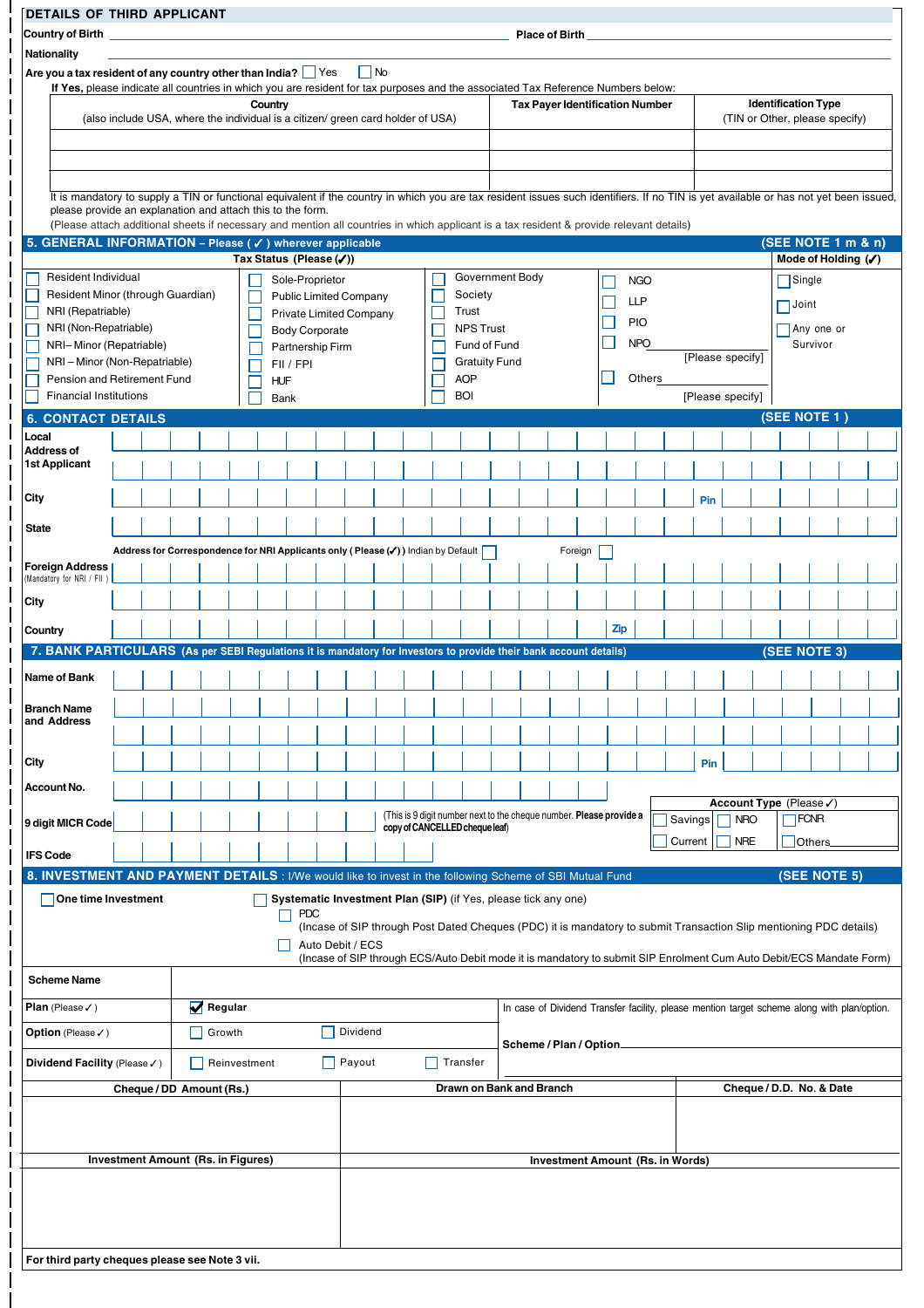| <b>9. STP ENROLLMENT DETAILS</b>                                                                                                                                                                                                                                                                                                          |                                                                                                                                                                                       |  |   |  | <b>Opted for STP:</b> |  |  |  | <b>Yes</b>                                                                                                             |  | <b>No</b>      |                                       |        |   |   |   |                |  | (If Yes, it is mandatory to submit STP Enrollment Form/Transaction slip) |               |  |                                                                               |
|-------------------------------------------------------------------------------------------------------------------------------------------------------------------------------------------------------------------------------------------------------------------------------------------------------------------------------------------|---------------------------------------------------------------------------------------------------------------------------------------------------------------------------------------|--|---|--|-----------------------|--|--|--|------------------------------------------------------------------------------------------------------------------------|--|----------------|---------------------------------------|--------|---|---|---|----------------|--|--------------------------------------------------------------------------|---------------|--|-------------------------------------------------------------------------------|
|                                                                                                                                                                                                                                                                                                                                           | <b>10. DEMAT ACCOUNT DETAILS</b><br>If you wish to hold units in Demat mode, please provide below details and enclose the latest Client Master / Demat Account Statement (Mandatory). |  |   |  |                       |  |  |  |                                                                                                                        |  |                |                                       |        |   |   |   |                |  |                                                                          |               |  |                                                                               |
| Please ensure that the sequence of names as mentioned in the application form matches with that of the account held with the Depository Participant.                                                                                                                                                                                      |                                                                                                                                                                                       |  |   |  |                       |  |  |  |                                                                                                                        |  |                |                                       |        |   |   |   |                |  |                                                                          |               |  |                                                                               |
| <b>National Securities Depository Limited (NSDL)</b>                                                                                                                                                                                                                                                                                      |                                                                                                                                                                                       |  |   |  |                       |  |  |  |                                                                                                                        |  |                |                                       |        |   |   |   |                |  | Central Depository Services (India) Limited (CDSL)                       |               |  |                                                                               |
| Depository<br><b>Participant Name</b>                                                                                                                                                                                                                                                                                                     |                                                                                                                                                                                       |  |   |  |                       |  |  |  |                                                                                                                        |  |                | Depository<br><b>Participant Name</b> |        |   |   |   |                |  |                                                                          |               |  |                                                                               |
| DP ID No.                                                                                                                                                                                                                                                                                                                                 |                                                                                                                                                                                       |  | N |  |                       |  |  |  |                                                                                                                        |  |                | Target ID No.                         |        |   |   |   |                |  |                                                                          |               |  |                                                                               |
| Beneficiary Account No.                                                                                                                                                                                                                                                                                                                   |                                                                                                                                                                                       |  |   |  |                       |  |  |  |                                                                                                                        |  |                |                                       |        |   |   |   |                |  |                                                                          |               |  |                                                                               |
| Please note wherever units are allotted in Demat Mode, Statement of Account will be issued by the Depository concerned. Further allotment of units (through<br>additional purchase / SIP) in the same scheme/plan will be allotted in Demat mode and investors can do further transactions through their Depository Participant only.     |                                                                                                                                                                                       |  |   |  |                       |  |  |  |                                                                                                                        |  |                |                                       |        |   |   |   |                |  |                                                                          |               |  |                                                                               |
| 11A. NOMINATION: I wish to nominate the following person/s to receive the proceeds in the event of my death. (With effect from 01/04/2011, for                                                                                                                                                                                            |                                                                                                                                                                                       |  |   |  |                       |  |  |  |                                                                                                                        |  |                |                                       |        |   |   |   |                |  |                                                                          | (SEE NOTE 10) |  |                                                                               |
| individual investors applying with single holding, Nomination is mandatory. However, in case you do not wish to nominate please sign point 11 B.)<br><b>Name of the Nominee</b>                                                                                                                                                           |                                                                                                                                                                                       |  |   |  |                       |  |  |  |                                                                                                                        |  |                |                                       |        |   |   |   |                |  |                                                                          |               |  |                                                                               |
| Name of the Guardian                                                                                                                                                                                                                                                                                                                      |                                                                                                                                                                                       |  |   |  |                       |  |  |  |                                                                                                                        |  |                |                                       |        |   |   |   |                |  |                                                                          |               |  |                                                                               |
| Percentage                                                                                                                                                                                                                                                                                                                                |                                                                                                                                                                                       |  |   |  |                       |  |  |  |                                                                                                                        |  |                |                                       |        |   |   |   |                |  |                                                                          |               |  |                                                                               |
| Relationship                                                                                                                                                                                                                                                                                                                              |                                                                                                                                                                                       |  |   |  |                       |  |  |  |                                                                                                                        |  | Date of Birth* |                                       | D      | D | M | M |                |  | ⊗                                                                        |               |  |                                                                               |
| <b>Address of Nominee/</b><br>Guardian                                                                                                                                                                                                                                                                                                    |                                                                                                                                                                                       |  |   |  |                       |  |  |  |                                                                                                                        |  |                |                                       |        |   |   |   |                |  |                                                                          |               |  | <b>Signature of Nominee/Guardian</b><br>(*Mandatory in case of Minor nominee) |
| <b>Name of the Nominee</b>                                                                                                                                                                                                                                                                                                                |                                                                                                                                                                                       |  |   |  |                       |  |  |  |                                                                                                                        |  |                |                                       |        |   |   |   |                |  |                                                                          |               |  |                                                                               |
| <b>Name of the Guardian</b>                                                                                                                                                                                                                                                                                                               |                                                                                                                                                                                       |  |   |  |                       |  |  |  |                                                                                                                        |  |                |                                       |        |   |   |   |                |  |                                                                          |               |  |                                                                               |
| Percentage                                                                                                                                                                                                                                                                                                                                |                                                                                                                                                                                       |  |   |  |                       |  |  |  |                                                                                                                        |  |                |                                       |        |   |   |   |                |  |                                                                          |               |  |                                                                               |
| Relationship                                                                                                                                                                                                                                                                                                                              |                                                                                                                                                                                       |  |   |  |                       |  |  |  |                                                                                                                        |  | Date of Birth' |                                       | $\Box$ | D | M | M |                |  | ⊗                                                                        |               |  |                                                                               |
| <b>Address of Nominee/</b><br>Guardian                                                                                                                                                                                                                                                                                                    |                                                                                                                                                                                       |  |   |  |                       |  |  |  |                                                                                                                        |  |                |                                       |        |   |   |   |                |  |                                                                          |               |  | <b>Signature of Nominee/Guardian</b><br>(*Mandatory in case of Minor nominee) |
| <b>Name of the Nominee</b>                                                                                                                                                                                                                                                                                                                |                                                                                                                                                                                       |  |   |  |                       |  |  |  |                                                                                                                        |  |                |                                       |        |   |   |   |                |  |                                                                          |               |  |                                                                               |
| Name of the Guardian                                                                                                                                                                                                                                                                                                                      |                                                                                                                                                                                       |  |   |  |                       |  |  |  |                                                                                                                        |  |                |                                       |        |   |   |   |                |  |                                                                          |               |  |                                                                               |
| Percentage                                                                                                                                                                                                                                                                                                                                |                                                                                                                                                                                       |  |   |  |                       |  |  |  |                                                                                                                        |  |                |                                       |        |   |   |   |                |  |                                                                          |               |  |                                                                               |
| Relationship                                                                                                                                                                                                                                                                                                                              |                                                                                                                                                                                       |  |   |  |                       |  |  |  |                                                                                                                        |  | Date of Birth* |                                       | $\Box$ | D | M |   |                |  |                                                                          |               |  |                                                                               |
| <b>Address of Nominee/</b><br>Guardian                                                                                                                                                                                                                                                                                                    |                                                                                                                                                                                       |  |   |  |                       |  |  |  |                                                                                                                        |  |                |                                       |        |   |   |   |                |  |                                                                          |               |  | Signature of Nominee/Guardian<br>(*Mandatory in case of Minor nominee)        |
| 11B. NOMINATION : I do not wish to nominate any person at the time of making the investment.                                                                                                                                                                                                                                              |                                                                                                                                                                                       |  |   |  |                       |  |  |  |                                                                                                                        |  |                |                                       |        |   |   |   |                |  |                                                                          |               |  |                                                                               |
|                                                                                                                                                                                                                                                                                                                                           |                                                                                                                                                                                       |  |   |  |                       |  |  |  |                                                                                                                        |  |                |                                       |        |   |   |   |                |  |                                                                          |               |  |                                                                               |
|                                                                                                                                                                                                                                                                                                                                           |                                                                                                                                                                                       |  |   |  |                       |  |  |  |                                                                                                                        |  |                |                                       |        |   |   |   |                |  |                                                                          |               |  |                                                                               |
| Signature                                                                                                                                                                                                                                                                                                                                 |                                                                                                                                                                                       |  |   |  |                       |  |  |  |                                                                                                                        |  |                |                                       |        |   |   |   |                |  |                                                                          |               |  |                                                                               |
| <b>12. DECLARATION (SEE NOTE 11):</b>                                                                                                                                                                                                                                                                                                     |                                                                                                                                                                                       |  |   |  |                       |  |  |  | I/We confirm that the information provided in this form is true & accurate. I/We have read and understood the contents |  |                |                                       |        |   |   |   |                |  |                                                                          |               |  |                                                                               |
| of all the scheme related documents and I/We hereby confirm and declare that (i) I/We have not received or been induced by any rebate or gifts, directly or                                                                                                                                                                               |                                                                                                                                                                                       |  |   |  |                       |  |  |  |                                                                                                                        |  |                |                                       |        |   |   |   |                |  |                                                                          |               |  |                                                                               |
| indirectly, in making this investment; (ii) the amount invested/to be invested by me/us in the scheme(s) of SBI Mutual Fund ("the Fund") is derived through<br>legitimate sources and is not held or designed for the purpose of contravention of any act, rules, regulations or any statute or legislation or any other applicable       |                                                                                                                                                                                       |  |   |  |                       |  |  |  |                                                                                                                        |  |                |                                       |        |   |   |   |                |  |                                                                          |               |  |                                                                               |
| laws or any notifications, directions issued by any governmental or statutory authority from time to time; (iii) the monies invested by me in the schemes of the                                                                                                                                                                          |                                                                                                                                                                                       |  |   |  |                       |  |  |  |                                                                                                                        |  |                |                                       |        |   |   |   |                |  |                                                                          |               |  |                                                                               |
| Fund do not attract the provisions of Foreign Contribution Regulations Act ("FCRA"); (iv) I/We am/are aware that a U.S. person (within the definition of the term 'US<br>Person' under the US Securities laws) / resident of Canada are not eligible for investments with the Fund and I/We am/are not a U.S. person/resident of Canada;  |                                                                                                                                                                                       |  |   |  |                       |  |  |  |                                                                                                                        |  |                |                                       |        |   |   |   |                |  |                                                                          |               |  |                                                                               |
| (v) the ARN holder has disclosed to me/us all the commissions (in the form of trail commission or any other mode), payable to him/her for the different competing<br>schemes of various mutual funds from amongst which a scheme of the Fund is being recommended to me/us; (vi) * as per the Memorandum and Articles of                  |                                                                                                                                                                                       |  |   |  |                       |  |  |  |                                                                                                                        |  |                |                                       |        |   |   |   |                |  |                                                                          |               |  |                                                                               |
| Association of the Company, Bye laws, Trust Deed or Partnership Deed and resolutions passed by the Company / Firm / Trust, I/We am/are authorised to enter into                                                                                                                                                                           |                                                                                                                                                                                       |  |   |  |                       |  |  |  |                                                                                                                        |  |                |                                       |        |   |   |   |                |  |                                                                          |               |  |                                                                               |
| the transactions for and on behalf of the Company/Firm/Trust; (vii) ** I/We am/are Non Resident of Indian Nationality/Origin and that funds for the subscriptions<br>have been remitted from abroad through approved banking channels or from my/our Non Resident External/Ordinary account/FCNR Account; (viii) *** I/We do not          |                                                                                                                                                                                       |  |   |  |                       |  |  |  |                                                                                                                        |  |                |                                       |        |   |   |   |                |  |                                                                          |               |  |                                                                               |
| hold a Permanent Account Number and hold only a single PAN Exempt KYC Reference No. (PEKRN) issued by KYC Registration Agency and also confirm that the<br>aggregate of lump sum and SIP installments in a rolling 12 months period or financial year does not exceed Rs. 50,000/- (Rupees Fifty Thousand); (ix) all                      |                                                                                                                                                                                       |  |   |  |                       |  |  |  |                                                                                                                        |  |                |                                       |        |   |   |   |                |  |                                                                          |               |  |                                                                               |
| information provided in this application form together with its annexures is/are true and correct to the best of my/our knowledge and belief and I/We shall be                                                                                                                                                                            |                                                                                                                                                                                       |  |   |  |                       |  |  |  |                                                                                                                        |  |                |                                       |        |   |   |   |                |  |                                                                          |               |  |                                                                               |
| liable in case any of the specified information is found to be false or untrue or misleading or misrepresenting; (x) that we authorize you to disclose, share, remit<br>in any form, mode or manner, all / any of the information provided by me/ us, including all changes, updates to such information as and when provided by me/      |                                                                                                                                                                                       |  |   |  |                       |  |  |  |                                                                                                                        |  |                |                                       |        |   |   |   |                |  |                                                                          |               |  |                                                                               |
| us to the Fund, its Sponsor, AMC, trustees, their employees/RTAs or any Indian or foreign governmental or statutory or judicial authorities/agencies including but<br>not limited to SEBI, the Financial Intelligence Unit-India, the tax/revenue authorities in India or outside India wherever it is legally required and other such    |                                                                                                                                                                                       |  |   |  |                       |  |  |  |                                                                                                                        |  |                |                                       |        |   |   |   |                |  |                                                                          |               |  |                                                                               |
| regulatory/investigation agencies or such other third party, on a need to know basis, without any obligation of advising me/us of the same; (xi) I/We shall keep                                                                                                                                                                          |                                                                                                                                                                                       |  |   |  |                       |  |  |  |                                                                                                                        |  |                |                                       |        |   |   |   |                |  |                                                                          |               |  |                                                                               |
| you forthwith informed in writing about any changes/modification to the information provided or any other additional information as may be required by you from<br>time to time; (xii) Towards compliance with tax information sharing laws, such as FATCA and CRS: (a) the Fund may be required to seek additional personal, tax         |                                                                                                                                                                                       |  |   |  |                       |  |  |  |                                                                                                                        |  |                |                                       |        |   |   |   |                |  |                                                                          |               |  |                                                                               |
| and beneficial owner information and certain certifications and documentation from investors. I/We ensure to advise you within 30 days should there be any                                                                                                                                                                                |                                                                                                                                                                                       |  |   |  |                       |  |  |  |                                                                                                                        |  |                |                                       |        |   |   |   |                |  |                                                                          |               |  |                                                                               |
| change in any information provided; (b) In certain circumstances (including if the Fund does not receive a valid self-certification from me) the Fund may be obliged<br>to share information on my account with relevant tax authorities; (c) I/We am aware that the Fund may also be required to provide information to any institutions |                                                                                                                                                                                       |  |   |  |                       |  |  |  |                                                                                                                        |  |                |                                       |        |   |   |   |                |  |                                                                          |               |  |                                                                               |
| such as withholding agents for the purpose of ensuring appropriate withholding from the account or any proceeds in relation thereto; (d) as may be required by<br>domestic or overseas regulators/ tax authorities, the Fund may also be constrained to withhold and pay out any sums from my/our account or close or suspend             |                                                                                                                                                                                       |  |   |  |                       |  |  |  |                                                                                                                        |  |                |                                       |        |   |   |   |                |  |                                                                          |               |  |                                                                               |
| my account(s) and (e) I/We understand that I am / we are required to contact my tax advisor for any questions about my/our tax residency;                                                                                                                                                                                                 |                                                                                                                                                                                       |  |   |  |                       |  |  |  |                                                                                                                        |  |                |                                       |        |   |   |   |                |  |                                                                          |               |  |                                                                               |
| * Applicable to other than Individuals / HUF; ** Applicable to NRIs; *** Applicable to "Micro investments"                                                                                                                                                                                                                                |                                                                                                                                                                                       |  |   |  |                       |  |  |  |                                                                                                                        |  |                |                                       |        |   |   |   |                |  |                                                                          |               |  |                                                                               |
| <b>SIGNATURE(S)</b>                                                                                                                                                                                                                                                                                                                       |                                                                                                                                                                                       |  |   |  |                       |  |  |  |                                                                                                                        |  |                |                                       |        |   |   |   |                |  |                                                                          |               |  |                                                                               |
| (ALL Applicants<br>must sign)                                                                                                                                                                                                                                                                                                             |                                                                                                                                                                                       |  |   |  |                       |  |  |  |                                                                                                                        |  |                |                                       |        |   |   |   |                |  |                                                                          |               |  |                                                                               |
|                                                                                                                                                                                                                                                                                                                                           | ⊗                                                                                                                                                                                     |  |   |  |                       |  |  |  | $^{\circledR}$                                                                                                         |  |                |                                       |        |   |   |   | $^{\circledR}$ |  |                                                                          |               |  |                                                                               |

| Date | Place |
|------|-------|
|      |       |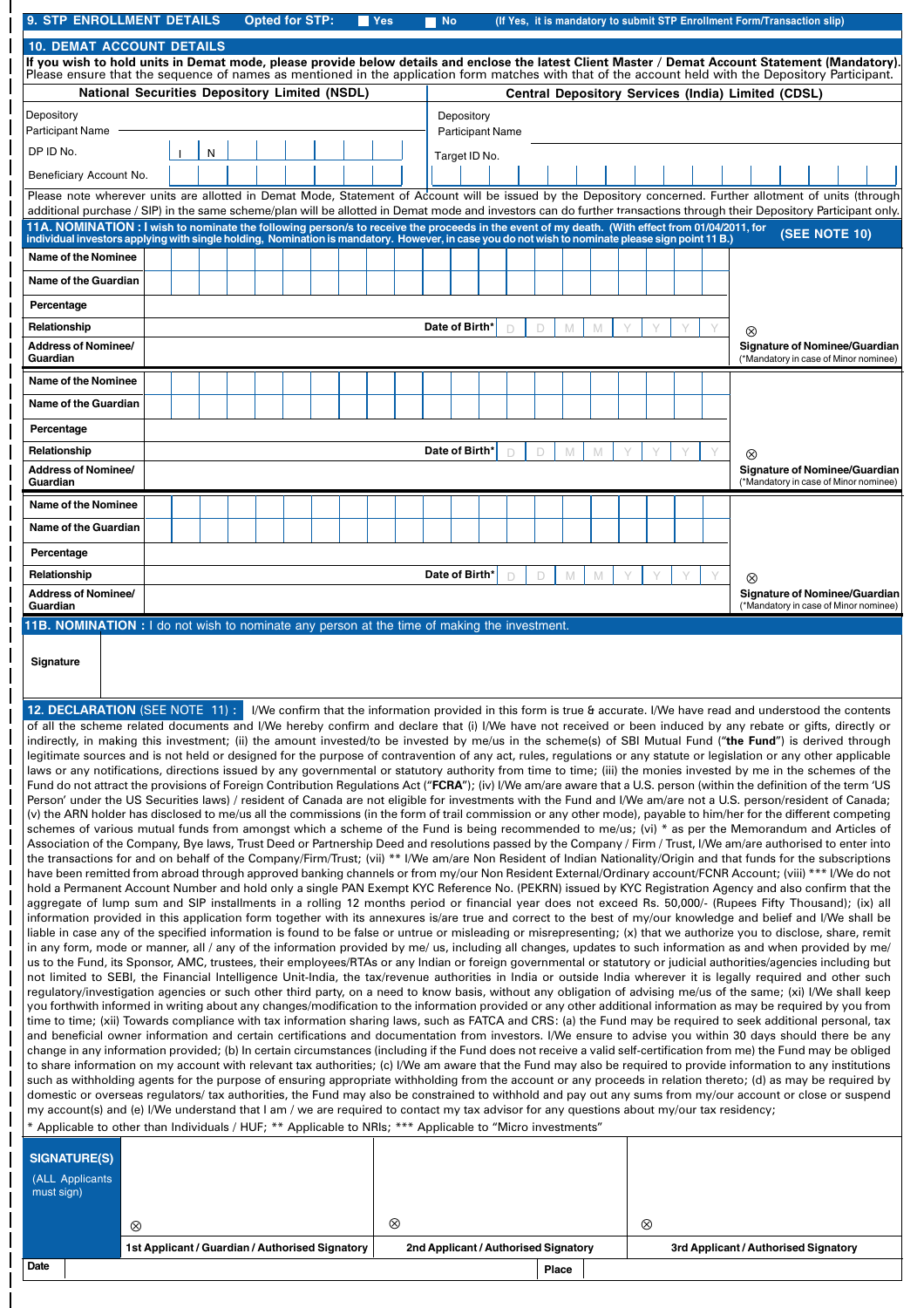

## **"BANDHAN - SWP" Facility Form (for Individuals only)**

Please use separate form for each request (Please read the terms and conditions overleaf)

> Date:  $\mathbb N$

### (Please read instructions before filling the form and write in BLOCK LETTERS only)

I/We have read and understood the contents of the Scheme Information Document (SID), Statement of Additional Information (SAI) and Key Information Memorandum (KIM), addenda issued of the Scheme/s and the terms/conditions mentioned overleaf. I/We hereby apply for enrolment of BANDHAN - SWP and agree to abide by the terms and conditions applicable for the same.

| Please tick ( $\checkmark$ ) the relevant option*                                                                               | *denotes Mandatory fields                                                |  |  |  |  |  |  |  |  |  |  |
|---------------------------------------------------------------------------------------------------------------------------------|--------------------------------------------------------------------------|--|--|--|--|--|--|--|--|--|--|
| <b>NEW REGISTRATION</b><br>CHANGE IN BENEFICIARY / DETAILS                                                                      | CANCELLATION                                                             |  |  |  |  |  |  |  |  |  |  |
|                                                                                                                                 | fill section $(A)$ , $(F)$ & $(G)$                                       |  |  |  |  |  |  |  |  |  |  |
| (A) APPLICANT/UNITHOLDER DETAILS :                                                                                              |                                                                          |  |  |  |  |  |  |  |  |  |  |
| Application No.*(New Investor):<br>Folio No.* (Existing Unit holder) :                                                          |                                                                          |  |  |  |  |  |  |  |  |  |  |
| Name of the First Applicant/Unit holder*                                                                                        |                                                                          |  |  |  |  |  |  |  |  |  |  |
|                                                                                                                                 |                                                                          |  |  |  |  |  |  |  |  |  |  |
| (B) BENEFICIARY DETAILS (Mother /Father/Spouse/Child/Sibling of the 1st unitholder in the Folio) - only for Resident Individual |                                                                          |  |  |  |  |  |  |  |  |  |  |
| Relationship of Beneficiary with the Unitholder*<br>"If Beneficiary is between 15 - 18 years of age                             |                                                                          |  |  |  |  |  |  |  |  |  |  |
| Date of Birth<br>Mother [<br>D<br>please $(\checkmark)$ : Father $\lfloor$<br>Spouse<br>$\Box$<br>$\mathbb M$                   | M<br>Y<br>Y<br>Y<br>Y                                                    |  |  |  |  |  |  |  |  |  |  |
| Sibling <sup>#</sup><br>Guardian Name<br>$Child^*$                                                                              |                                                                          |  |  |  |  |  |  |  |  |  |  |
| Name of the Beneficiary*                                                                                                        |                                                                          |  |  |  |  |  |  |  |  |  |  |
| S<br>R<br>M<br>D<br>D                                                                                                           | Е                                                                        |  |  |  |  |  |  |  |  |  |  |
| S                                                                                                                               | Date of Birth<br>$\Box$<br>$\Box$<br>M<br>M<br>Y<br>Y<br>Y<br>Y          |  |  |  |  |  |  |  |  |  |  |
| Please attach ANY ONE (proof of relation with the Beneficiary)*please $(\checkmark)$                                            |                                                                          |  |  |  |  |  |  |  |  |  |  |
| <b>Birth Certificate</b><br>PAN Card<br>SSC / Degree Certificate                                                                | Passport                                                                 |  |  |  |  |  |  |  |  |  |  |
| Others (please specify) : _____________<br>Marriage Certificate<br>$\perp$                                                      |                                                                          |  |  |  |  |  |  |  |  |  |  |
| *Document/s to be attested by unitholder                                                                                        |                                                                          |  |  |  |  |  |  |  |  |  |  |
|                                                                                                                                 |                                                                          |  |  |  |  |  |  |  |  |  |  |
| (C) BENEFICIARY ADDRESS (whose particulars furnished in section (B))                                                            |                                                                          |  |  |  |  |  |  |  |  |  |  |
| Flat/Bldg./Plot*                                                                                                                |                                                                          |  |  |  |  |  |  |  |  |  |  |
| Street/Road/Area/Post                                                                                                           |                                                                          |  |  |  |  |  |  |  |  |  |  |
| City/Town*                                                                                                                      |                                                                          |  |  |  |  |  |  |  |  |  |  |
| State:                                                                                                                          | Pin*                                                                     |  |  |  |  |  |  |  |  |  |  |
|                                                                                                                                 |                                                                          |  |  |  |  |  |  |  |  |  |  |
| $\cdot$ - - - - - - - - -                                                                                                       | — ≫\$ –                                                                  |  |  |  |  |  |  |  |  |  |  |
|                                                                                                                                 |                                                                          |  |  |  |  |  |  |  |  |  |  |
| ACKNOWLEDGEMENT OF "BANDHAN - SWP" FACILITY (to be filled in by the Applicant/Unitholder)                                       |                                                                          |  |  |  |  |  |  |  |  |  |  |
| We acknowledge the receipt of the request for                                                                                   |                                                                          |  |  |  |  |  |  |  |  |  |  |
| CHANGE IN BENEFICIARY / DETAILS<br><b>NEW REGISTRATION</b>                                                                      | CANCELLATION<br>please $(\checkmark)$                                    |  |  |  |  |  |  |  |  |  |  |
|                                                                                                                                 |                                                                          |  |  |  |  |  |  |  |  |  |  |
|                                                                                                                                 |                                                                          |  |  |  |  |  |  |  |  |  |  |
|                                                                                                                                 | Signature Stamp & Date of SBIFM<br>Office / Authorised Collection Centre |  |  |  |  |  |  |  |  |  |  |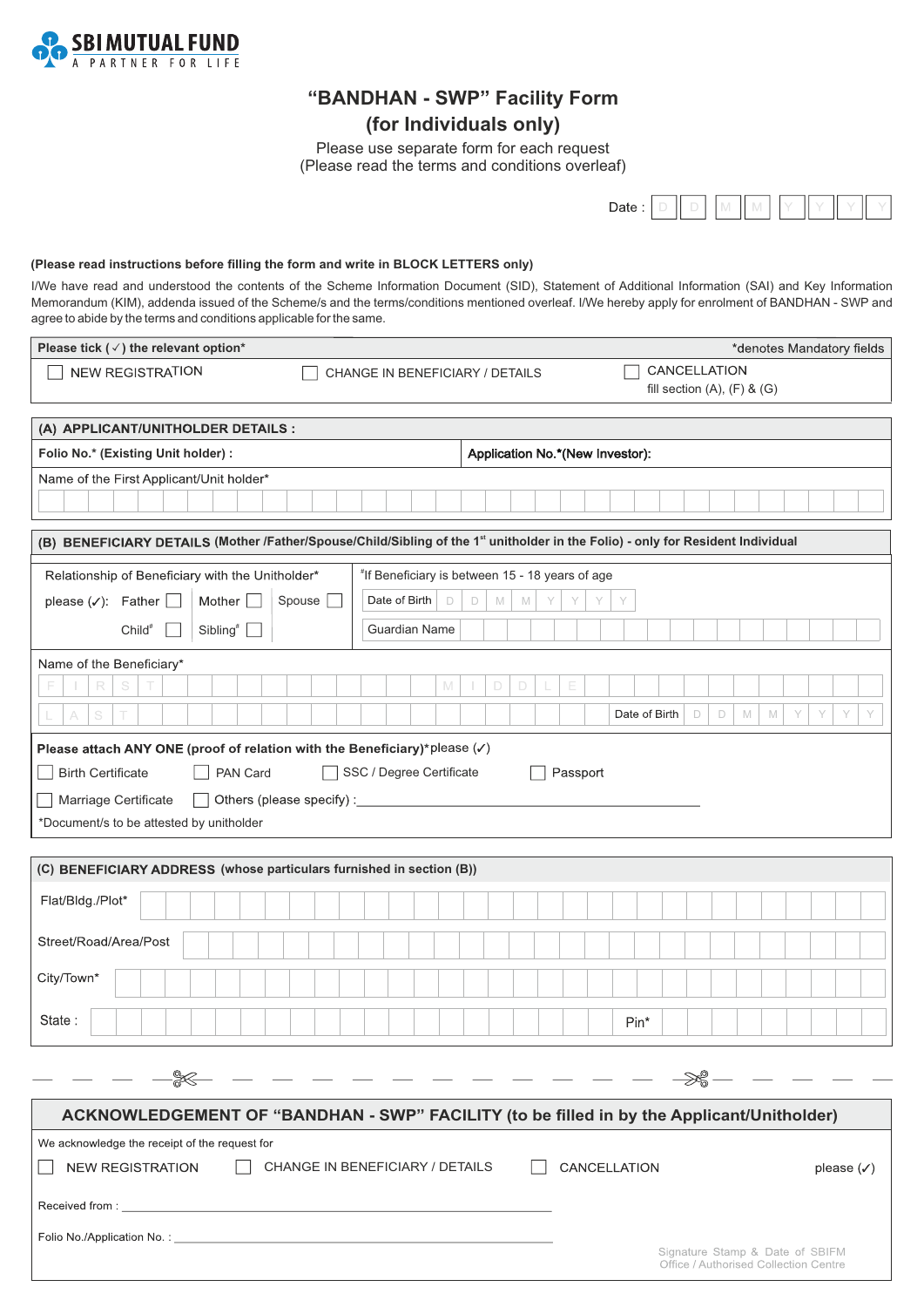|                                               |                                                                      | (D) DETAILS OF IDENTITY AND ADDRESS OF BENEFICIARY (whose particulars furnished in section (B))                       |                                          |                                                                                                                                                                                                                                                                                                                       |
|-----------------------------------------------|----------------------------------------------------------------------|-----------------------------------------------------------------------------------------------------------------------|------------------------------------------|-----------------------------------------------------------------------------------------------------------------------------------------------------------------------------------------------------------------------------------------------------------------------------------------------------------------------|
| <b>KYC ACKNOWLEDGMENT COPY</b>                | <b>OR</b>                                                            |                                                                                                                       |                                          |                                                                                                                                                                                                                                                                                                                       |
|                                               | PROOF OF IDENTITY (to be attested by Unitholder)                     |                                                                                                                       |                                          | PROOF OF ADDRESS (to be attested by Unitholder)                                                                                                                                                                                                                                                                       |
| Passport Number                               |                                                                      |                                                                                                                       | Passport Number                          |                                                                                                                                                                                                                                                                                                                       |
| Voter ID Card                                 |                                                                      |                                                                                                                       | Voter ID Card                            |                                                                                                                                                                                                                                                                                                                       |
| Driving Licence                               |                                                                      |                                                                                                                       | <b>Driving Licence</b>                   |                                                                                                                                                                                                                                                                                                                       |
| Aadhar Card                                   |                                                                      |                                                                                                                       | Aadhar Card                              |                                                                                                                                                                                                                                                                                                                       |
| NREGA Job Card                                |                                                                      |                                                                                                                       | NREGA Job Card                           |                                                                                                                                                                                                                                                                                                                       |
| $\Box$ Others                                 |                                                                      |                                                                                                                       | $\Box$ Others                            |                                                                                                                                                                                                                                                                                                                       |
|                                               | Please refer to point 6 (3) of the Terms & Conditions                |                                                                                                                       |                                          | Please refer to point 6 (3) of the Terms & Conditions                                                                                                                                                                                                                                                                 |
|                                               |                                                                      | (E) BANK PARTICULARS OF BENEFICIARY (whose particulars furnished in section (B))                                      |                                          |                                                                                                                                                                                                                                                                                                                       |
| Bank Name*                                    |                                                                      |                                                                                                                       |                                          | <b>Branch</b>                                                                                                                                                                                                                                                                                                         |
| Account No.*                                  |                                                                      |                                                                                                                       |                                          | <b>MICR Code</b><br>(this is a 9-digit number next to your cheque number)                                                                                                                                                                                                                                             |
| Account type (please $\checkmark$ )           | Savings                                                              | Current                                                                                                               |                                          | <b>IFS Code</b>                                                                                                                                                                                                                                                                                                       |
| Address*                                      |                                                                      |                                                                                                                       |                                          | $City*$                                                                                                                                                                                                                                                                                                               |
|                                               |                                                                      |                                                                                                                       |                                          | Pin*                                                                                                                                                                                                                                                                                                                  |
|                                               |                                                                      | Please attach ANY ONE of the following documents of Beneficiary please $(\checkmark)$                                 |                                          |                                                                                                                                                                                                                                                                                                                       |
| Cancelled cheque leaf*                        |                                                                      | Copy of bank statement / passbook*                                                                                    |                                          |                                                                                                                                                                                                                                                                                                                       |
|                                               | *Containing CBS Bank A/c with the Name of Beneficiary printed on it. |                                                                                                                       |                                          |                                                                                                                                                                                                                                                                                                                       |
| (F) BANDHAN - SWP DETAILS                     |                                                                      |                                                                                                                       |                                          |                                                                                                                                                                                                                                                                                                                       |
| <b>Scheme Name*:</b>                          | SBI Magnum Monthly Income Plan                                       |                                                                                                                       | SBI Corporate Bond Fund                  | SBI Bluechip Fund                                                                                                                                                                                                                                                                                                     |
| Please $(\checkmark)$                         | SBI Equity Savings Fund                                              |                                                                                                                       | SBI Magnum Balanced Fund                 | Any other scheme                                                                                                                                                                                                                                                                                                      |
| Plan/Option*:                                 |                                                                      |                                                                                                                       |                                          | (please specify)                                                                                                                                                                                                                                                                                                      |
| Please $(\checkmark)$                         |                                                                      | Regular Plan - Growth Option                                                                                          |                                          |                                                                                                                                                                                                                                                                                                                       |
|                                               | Note: BANDHAN - SWP is available only in Growth Option.              |                                                                                                                       |                                          |                                                                                                                                                                                                                                                                                                                       |
| From<br><b>SWP</b><br>M<br>M<br><b>Period</b> | To<br>M                                                              | M                                                                                                                     | <b>SWP Date</b><br>Please $(\checkmark)$ | 1 <sup>st</sup><br>5 <sup>th</sup><br>$10th$ (default)                                                                                                                                                                                                                                                                |
| <b>SWP</b>                                    | <b>MONTHLY</b>                                                       |                                                                                                                       |                                          | 15 <sup>th</sup><br>25 <sup>th</sup><br>30 <sup>th</sup><br>20 <sup>th</sup>                                                                                                                                                                                                                                          |
| <b>Frequency</b><br><b>SWP</b>                |                                                                      |                                                                                                                       |                                          | (for February,                                                                                                                                                                                                                                                                                                        |
| <b>Instalment Amount (Rs.)</b>                |                                                                      |                                                                                                                       |                                          | last business day)                                                                                                                                                                                                                                                                                                    |
|                                               |                                                                      | (G) CANCELLATION OF BANDHAN - SWP - please tick $(\checkmark)$ if applicable                                          |                                          |                                                                                                                                                                                                                                                                                                                       |
|                                               |                                                                      |                                                                                                                       |                                          | I/We would wish to cancel my existing BANDHAN - SWP under the Folio number and Scheme mentioned in section (A) & (F) of this form.                                                                                                                                                                                    |
| <b>Declaration</b>                            |                                                                      |                                                                                                                       |                                          |                                                                                                                                                                                                                                                                                                                       |
|                                               |                                                                      | and correct to the best of my knowledge and belief and I undertake to inform you of any changes therein, immediately. |                                          | I/We, the undersigned, hereby certify that I/We have read and understood the contents of the Scheme Information Document including the Terms & Conditions of<br>the BANDHAN - SWP mentioned overleaf and I/We wish to choose BANDHAN - SWP basis the complete details furnished above, which is considered to be true |
| or Direction issued by a Government Agency.   |                                                                      |                                                                                                                       |                                          | I/We confirm that the amount transferred to the beneficiary is for a legitimate purpose and is not for the purpose of contravention of any Act, Rules and Regulations                                                                                                                                                 |
|                                               |                                                                      |                                                                                                                       |                                          | I/We have taken the prior written consent of beneficiary for pay out through Systematic Withdrawal Plan under BANDHAN - SWP and in case of any objection                                                                                                                                                              |
| $***$                                         |                                                                      |                                                                                                                       |                                          | from the beneficiary, I/We will produce the written consent from beneficiary within 30 days of such objection failing which the facility shall be discontinued.                                                                                                                                                       |
|                                               |                                                                      |                                                                                                                       |                                          |                                                                                                                                                                                                                                                                                                                       |
|                                               |                                                                      |                                                                                                                       |                                          |                                                                                                                                                                                                                                                                                                                       |
|                                               | Signature of 1 <sup>st</sup> Applicant                               | Signature of 2 <sup>nd</sup> Applicant                                                                                |                                          | Signature of 3 <sup>rd</sup> Applicant                                                                                                                                                                                                                                                                                |
|                                               |                                                                      |                                                                                                                       |                                          |                                                                                                                                                                                                                                                                                                                       |
|                                               |                                                                      |                                                                                                                       |                                          |                                                                                                                                                                                                                                                                                                                       |

\*\*In case of joint holding in the Folio, signature/s of all the applicants/unitholders is mandatory.

If the application is incomplete and any other requirement is not fulfilled, the application is liable to be rejected.

All communication may be addressed to the Registrar :

Computer Age Management Services Pvt. Ltd. - Unit: SBI Mutal Fund, Tower II, 7<sup>th</sup> Floor, Rayala Towers 158, Anna Salai, Chennai - 600002, Email: enq\_L@camsonline.com, Website: www.camsonline.com